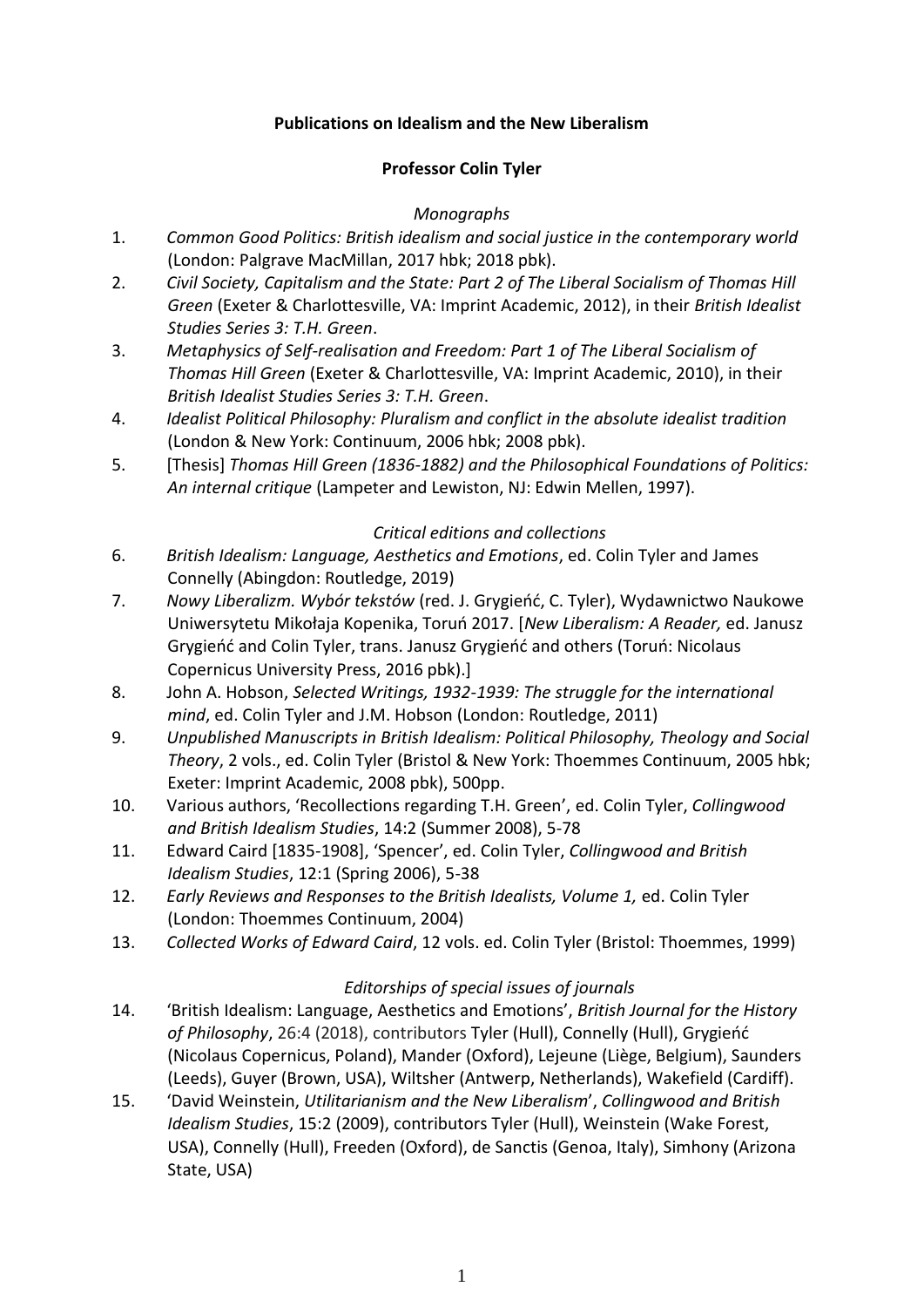16. *History of European Ideas*, special issue on 'European Radicalism, 1789-1919', 30:4 (December 2004), contributors Tyler (Hull), Schofield (UCL), Varouxakis (Aston), and Kinna (Loughborough)

## *Peer-reviewed articles*

- 17. 'Rethinking Constant's Ancient Liberty: Bosanquet's modern Rousseauianism', *History of European Ideas* (forthcoming in 2021).
- 18. "'All History is the History of Thought': Competing British idealist historiographies", *British Journal for the History of Philosophy*, 28:3 (May 2020), 573-93.
- 19. "Brexit: Hatred, lies and UK democracy", *Dialogi polityczne/Political Dialogues*, 27 (2020), 63-81.
- 20. '"God, Man, and Nature": Neo-Aristotelian naturalism in T.H. Green's faith and philosophy', *Collingwood and British Idealism Studies*, 25:1 (2019), 45-73.
- 21. 'Language, aesthetics and emotions in the work of the British idealists' (co-authored 50% with James Connelly), special issue of *British Journal for the History of Philosophy* on 'British Idealism: Language, Aesthetics and Emotions', 26:4 (2018), 643-59.
- 22. 'Forms, dialectics and the healthy community: Recovering the British idealists' reception of Plato', *Archiv für Geschichte der Philosophie,* 100:1 (March 2018), 76- 105.
- 23. 'J.A. Symonds, socialism and the crisis of sexuality in *fin-de-siècle* Britain', *History of European Ideas*, 43:8 (2017), 1002-1015.
- 24. 'Individuality, freedom and socialism: The British idealists' critiques of the Fichtean state', *Political Studies*, 63:2 (June 2015), 319-335.
- 25. 'Drafting the Nineteen Propositions, January to July 1642', *Parliamentary History,* 31:3 (October 2012), 263-312.
- 26. 'D.G. Ritchie on socialism, History and Locke', *Journal of Political Ideologies,* 17:3 (October 2012), 259-80.
- 27. 'Power, alienation and performativity in capitalist societies', *European Journal of Social Theory* 14:2 (May 2011), 161-80.
- 28. 'The Liberal Hegelianism of Edward Caird: Or, how to transcend the social economics of Kant and the romantics', *International Journal of Social Economics*, 37:11 (November 2010), 852-866.'Highly Commended' by the then-IJSE Editor (Professor Leslie Armour) and Editorial Board.
- 29. 'Vindicating British idealism: David Ritchie contra David Weinstein', *Collingwood and British Idealism Studies,* 15:2 (2009), 54-75.
- 30. 'Performativity and the Intellectual Historian's Re-enactment of Written Works', *Journal of the Philosophy of History*, 3:2 (2009), 167-186.
- 31. (25%) 'State of the Art: British Idealist Political Philosophy', *British Journal of Politics and International Relations*, 7 (February 2005), 97-125; co-authors: David Boucher (Cardiff), James Connelly (now Hull) and William Sweet (St Francis Xavier, Canada)
- 32. 'Hegel, War and the Tragedy of Imperialism', *History of European Ideas*, 30:4 (December 2004), 403-31
- 33. ' "A Foundation of Chaff"?: A critique of Bentham's Metaphysics, 1813-1816', *British Journal for the History of Philosophy*, 12:4 (November 2004), 685-703.
- 34. 'T.H. Green, Advanced Liberalism, and the Reform Question, 1865-1876', *History of European Ideas*, 29:4 (December 2003), 437-58; reprinted in John Morrow, ed., *T.H.*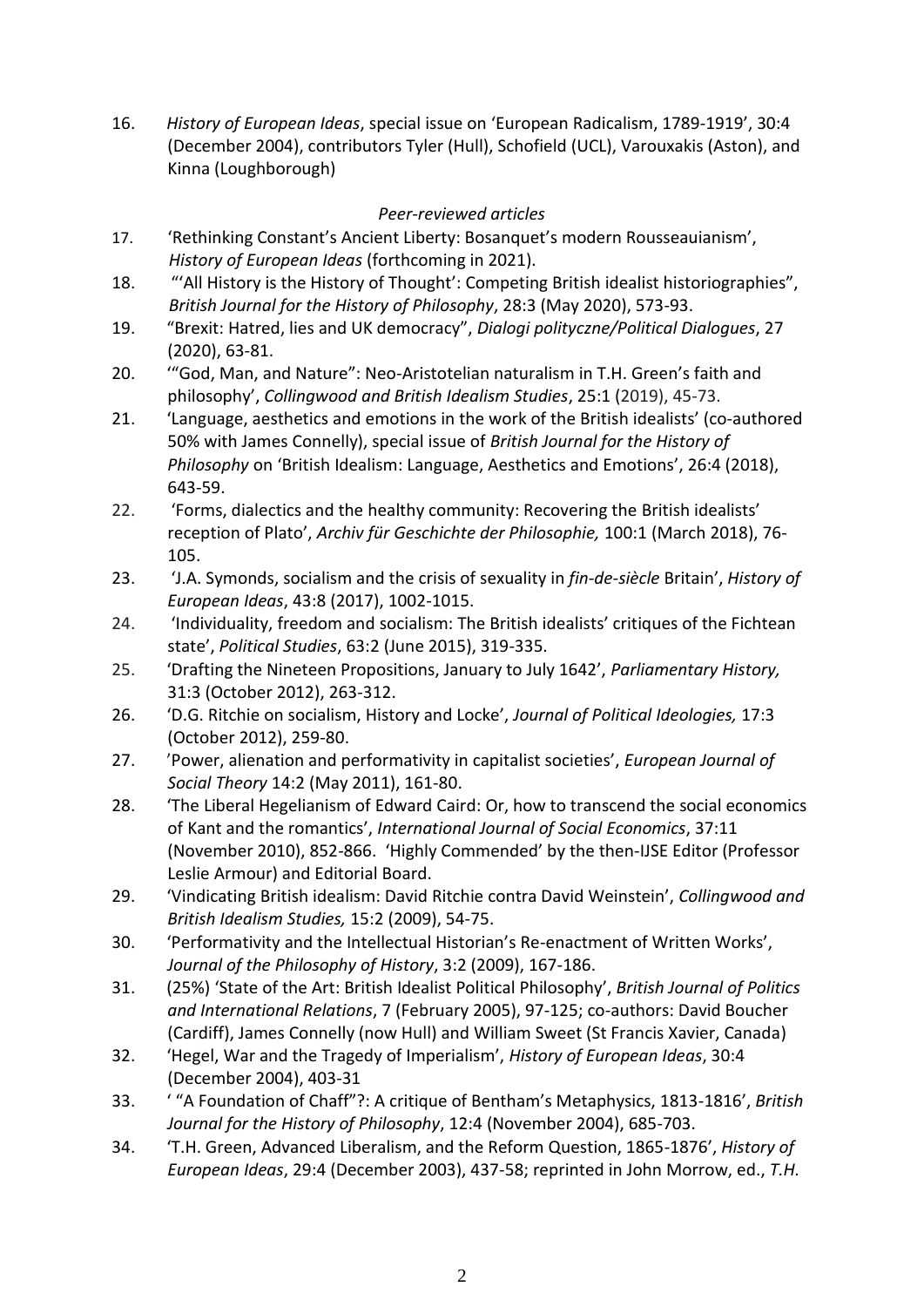*Green* (*International Library of Essays in the History of Social and Political Thought*) (Aldershot: Ashgate, 2008).

- 35. 'The Much Maligned and Misunderstood Eternal Consciousness', *Bradley Studies*, 9:2 (Autumn 2003), 126-38.
- 36. 'The Value of Persons', *Collingwood and British Idealism Studies*, 9 (2002), 130-38.
- 37. 'Negotiating "The Modern Wilderness of Interests": Bernard Bosanquet on cultural diversity', *Contemporary Political Theory*, 1:2 (2002), 157-80.
- 38. '"This Dangerous Drug of Violence": Making sense of Bernard Bosanquet's theory of punishment', *Collingwood and British Idealism Studies*, 7 (December 2000), 114-38.
- 39. 'Evolution of the Epistemic Self', *Bradley Studies*, 4:2 (Winter 1998), 175-94.
- 40. 'Cultural Pluralism: A response to Seglow's reply', *Politics*, 18:2 (May 1998), 107-10.
- 41. 'Implications of Parekh's Cultural Pluralism', *Politics*, 16:3 (September 1996), 151-57.

# *Review articles*

- 42. 'Social Justice and the Left', *Journal of Moral Philosophy*, 5:2 (Autumn 2008), 301-12.
- 43. 'Elitism and Anti-elitism in Nineteenth Century British Political Thought', *History of European Ideas*, 32 (August 2006), 345-55.
- 44. 'Some of the Recent Scholarship on Thomas Hill Green', *European Journal of Political Theory*, 5:2 (April 2006), 213-21.

# *Book chapters*

- 45. '"A State by a Sort of Courtesy": T.H Green's theory of the state as a critique of Czarism", in Giacomo Rinaldi and Giacomo Cerratani, ed., *Etica, Politica, Storia universale* [*Ethics, Politics and World History*] (Rome: Aracne Editrice, 2020), pp.247- 81.
- 46. 'Hobson on Democracy and the Humanized Economy', in Xavier Márquez, ed., *Democratic Movements: Reading democratic texts (Textual Moments in the History of Political Thought)* (London: Bloomsbury Academic, 2018), pp.169-76.
- 47. [Co-authored with J. Grygieńć'] 'Inny liberalizm jest możliwy. Wspólnota, wolność i sprawiedliwość społeczna w filozofii nowego liberalizmu', w *Nowy Liberalizm. Wybór tekstów* (red. J. Grygieńć, C. Tyler), Wydawnictwo Naukowe Uniwersytetu Mikołaja Kopenika, Toruń 2016 ['A Different liberalism is possible. Community, freedom and social justice in New Liberal philosophy', in *New Liberalism: A Reader,* ed. Janusz Grygieńć and Colin Tyler, trans. Janusz Grygieńć (Toruń: Nicolaus Copernicus University Press, 2017)], pp.9-21.
- 48. 'Thomas Hill Green', in E.N. Zalta, principal editor, *Stanford Encyclopedia of Philosophy*, first edition 2003; latest, extensively-revised edition 2016 [26,000 words].
- 49. 'A Forgotten Hero of British Social Democracy? The historical significance of Edward Caird', in Catherine Marshall and Stéphane Guy, eds., *The Victorian Legacy in Contemporary British Political Thought* (New York: Peter Lang, 2014), pp.167-84.
- 50. 'Edward Caird', in G. Oppy and N. Trakakis, eds., *History of Western Philosophy of Religion*, 5 vols. (Durham: Acumen, 2009), vol. 4, pp.209-19.
- 51. 'Contesting the Common Good: T.H. Green and Contemporary Republicanism', in M. Dimova-Cookson and W.J. Mander, eds., *T.H. Green: Ethics, Metaphysics and Political Philosophy* (Oxford: Clarendon Press, 2006), pp. 262-91.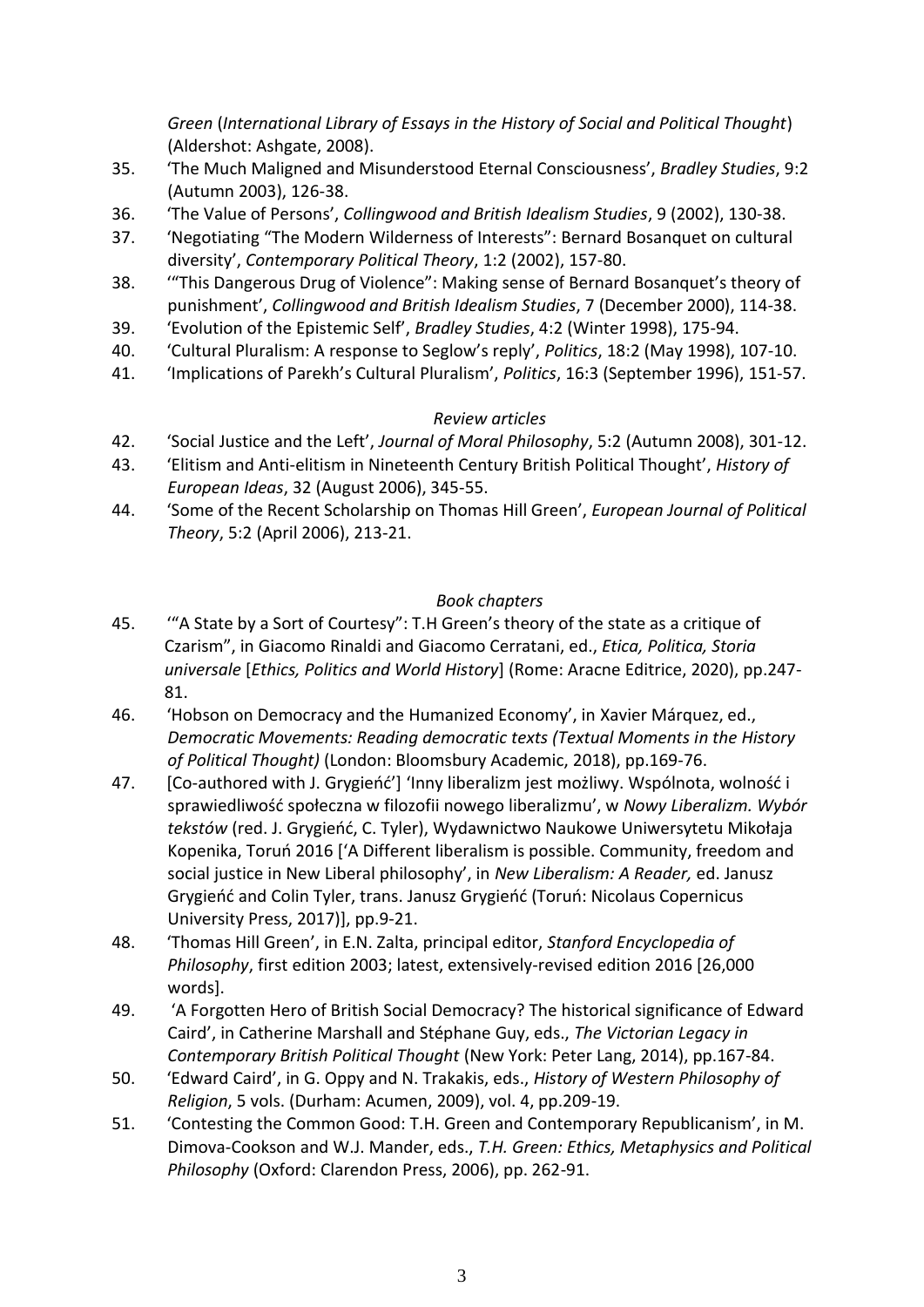- 52. 'Strangers and Compatriots: The politics of cultural diversity', in J Rex and G Singh (eds.), *Governance in Multicultural Societies* (Aldershot: Ashgate, 2004), pp. 19-35.
- 53. 'Thomas Hill Green', in W.J. Mander and A. Sell, eds., *Dictionary of Nineteenth Century British Philosophers*, 2 vols. (Bristol: Thoemmes, 2002), pp. 449-54
- 54. 'Edward Caird', in W.J. Mander and A. Sell, eds., *Dictionary of Nineteenth Century British Philosophers*, 2 vols. (Bristol: Thoemmes, 2002), pp. 179-85
- 55. 'Thomas Hill Green', in P.B. Dematteis, P.S. Fosl & L.B. McHenry, eds., *Dictionary of Literary Biography: British Philosophers 1800-2000* (Columbia, SC: Bruccoli Clark Layman, 2002), pp. 95-104.
- 56. 'Edward Caird', in P.B. Dematteis, P.S. Fosl & L.B. McHenry, eds., *Dictionary of Literary Biography: British Philosophers 1800-2000*, (Columbia, SC: Bruccoli Clark Layman, 2002), pp. 61-69.
- 57. 'The Social Liberalism of Edward Caird', in C. Tyler, ed., *Collected Works of Edward Caird*, 12 vols. (Bristol: Thoemmes, 1999), vol.11, pp. vii-xxxviii.
- 58. 'Spiritual Evolution and the Thought of Edward Caird', in C. Tyler, ed., *Collected Works of Edward Caird*, 12 vols. (Bristol: Thoemmes, 1999), vol. 1, pp. vii-xvii.
- 59. "Context, Capitalism and the Natural Right to Private Property in the Thought of Thomas Hill Green", in Iain Hampsher-Monk and Jeffrey Stanyer, eds., *Contemporary Political Studies 1996*, 3 vols. (Belfast: Political Studies Association of the UK, 1996), vol.3, pp.1406-14.

## *Shorter pieces* (under 3000 words; all are invited contributions)

- 60. 'Thomas Hill Green', in Gregory Claeys, ed., *Encyclopedia of Modern Political Thought* (London: CQ Press, 2013).
- 61. 'John A. Hobson', in Gregory Claeys, ed., *Encyclopedia of Modern Political Thought* (London: CQ Press, 2013).
- 62. 'Editorial Introduction', special issue on Martha Nussbaum's *Creating Capabilities*, *International Journal of Social Economics*, 41:7 (July 2013), p.612.
- 63. 'Green, Thomas Hill', in James Crimmins and Douglas Long, eds., *Encyclopaedia of Utilitarianism* (New York: Continuum, 2013; paperback edition 2016), pp.183-86.
- 64. 'Idealism', in James Crimmins and Douglas Long, eds., *Encyclopaedia of Utilitarianism* (New York: Continuum, 2013; paperback edition 2016), pp.258-61.
- 65. 'Ritchie, David George', in James Crimmins and Douglas Long, eds., *Encyclopaedia of Utilitarianism* (New York: Continuum, 2013; paperback edition 2016), pp.483-84.
- 66. 'Hegel, Georg Wilhelm Friedrich', in Bertrand Badie, Dirk Berg-Schlosser, and Leonardo Morlino, eds., *International Encyclopaedia of Political Science*, 8 vols. (London: Sage, 2011).
- 67. 'Idealism', in Bertrand Badie, Dirk Berg-Schlosser, Leonardo Morlino, eds., *International Encyclopedia of Political Science*, 8 vols. (London: Sage, 2011).
- 68. 'Note regarding the texts', in J.A. Hobson, *Selected Writings, 1932-1939: The struggle for the international mind*, eds. C. Tyler and J.M. Hobson (London: Routledge, 2011), pp.xiii-xv.
- 69. 'Green, Thomas Hill', in Mark Bevir, ed., *Encyclopedia of Political Theory*, 3 vols. (London: Sage, 2010), vol. 2, pp. 571-73.
- 70. 'Introduction to the symposium: On David Weinstein's *Utilitarianism and the New Liberalism*', *Collingwood and British Idealism Studies*, 15:2 (2009), 5-6.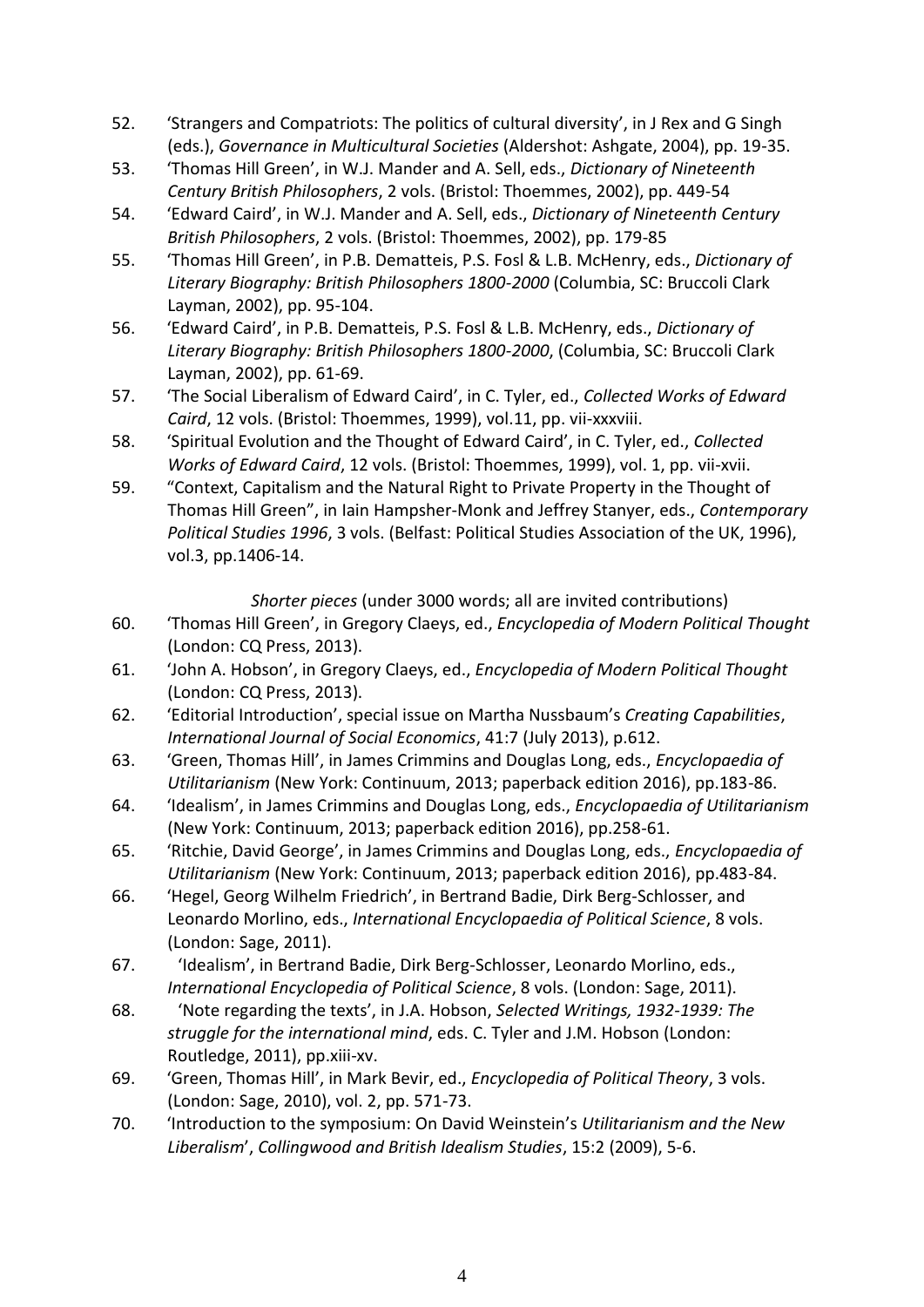- 71. 'British Idealists', in Colin Matthew, Brian Harrison and Lawrence Goldman, eds., *Oxford Dictionary of National Biography* (Oxford: Oxford University Press, 2010). DOI <https://doi.org/10.1093/ref:odnb/98159>
- 72. (Invited review of) '*Utilitarianism and the New Liberalism*. By David Weinstein', *Perspectives on Politics*, 7:2 (June 2009), 408-09.
- 73. 'Edward Caird', in Ed Randall, ed., *Dictionary of Liberal Thought* (London: Methuen/Politico's, 2007), pp. 54-56.
- 74. 'T.H. Green', in Ed Randall, ed., *Dictionary of Liberal Thought* (London: Methuen/Politico's, 2007), pp. 143-47; reprinted in Duncan Brack, ed., *Liberal Thinkers* (London: Liberal Democrats History Group, 2014; second edition 2018), pp.25-30.
- 75. 'Giuseppe Mazzini', in Ed Randall, ed., *Dictionary of Liberal Thought* (London: Methuen/Politico's, 2007), pp. 265-67.
- 76. 'European Radicalism, 1789-1919 Editorial', *History of European Ideas*, 30:4 (December 2004), 377-80.
- 77. 'Thomas Hill Green", in W.J. Mander and A. Sell, eds., *Dictionary of Nineteenth Century British Philosophers*, 2 vols. (Bristol: Thoemmes, 2002); reprinted in John R. Shook, Bloomsbury Encyclopedia of Philosophers (London: Bloomsbury, 2019).
- 78. 'Edward Caird', in W.J. Mander and A. Sell, eds., *Dictionary of Nineteenth Century British Philosophers*, 2 vols. (Bristol: Thoemmes, 2002); reprinted in John R. Shook, Bloomsbury Encyclopedia of Philosophers (London: Bloomsbury, 2019).
- 79. 'Alfred Barratt', in W.J. Mander and A. Sell, eds., *Dictionary of Nineteenth Century British Philosophers*, 2 vols. (Bristol: Thoemmes, 2002), pp. 60-61; reprinted in John R. Shook, Bloomsbury Encyclopedia of Philosophers (London: Bloomsbury, 2019).
- 80. 'Henry Calderwood', in W.J. Mander and A. Sell, eds., *Dictionary of Nineteenth Century British Philosophers*, 2 vols. (Bristol: Thoemmes, 2002), pp. 203-04; reprinted in John R. Shook, Bloomsbury Encyclopedia of Philosophers (London: Bloomsbury, 2019).
- *81.* 'Simon Somerville Laurie', in W.J. Mander and A. Sell, eds., *Dictionary of Nineteenth Century British Philosophers*, 2 vols. (Bristol: Thoemmes, 2002), pp. 653-54; reprinted in John R. Shook, Bloomsbury Encyclopedia of Philosophers (London: Bloomsbury, 2019).

# *Working papers*

(all of these can be found at [https://colintyler02.wixsite.com/britishidealism\)](https://colintyler02.wixsite.com/britishidealism)

- 82. 'Bibliography of Benjamin Jowett (2018 edition)', *Centre for Idealism and the New Liberalism Working Papers.*
- 83. 'Bibliography of Edward Caird (2018 edition)', *Centre for Idealism and the New Liberalism Working Papers.*
- 84. 'Bibliographies of Richard Lewis Nettleship, William Wallace, and John Hutchison Stirling (2018 edition)', *Centre for Idealism and the New Liberalism Working Papers*.
- *85.* 'Bibliography of Thomas Hill Green (2018 edition)', *Centre for Idealism and the New Liberalism Working Papers*.

# **Doctor Christopher Fear**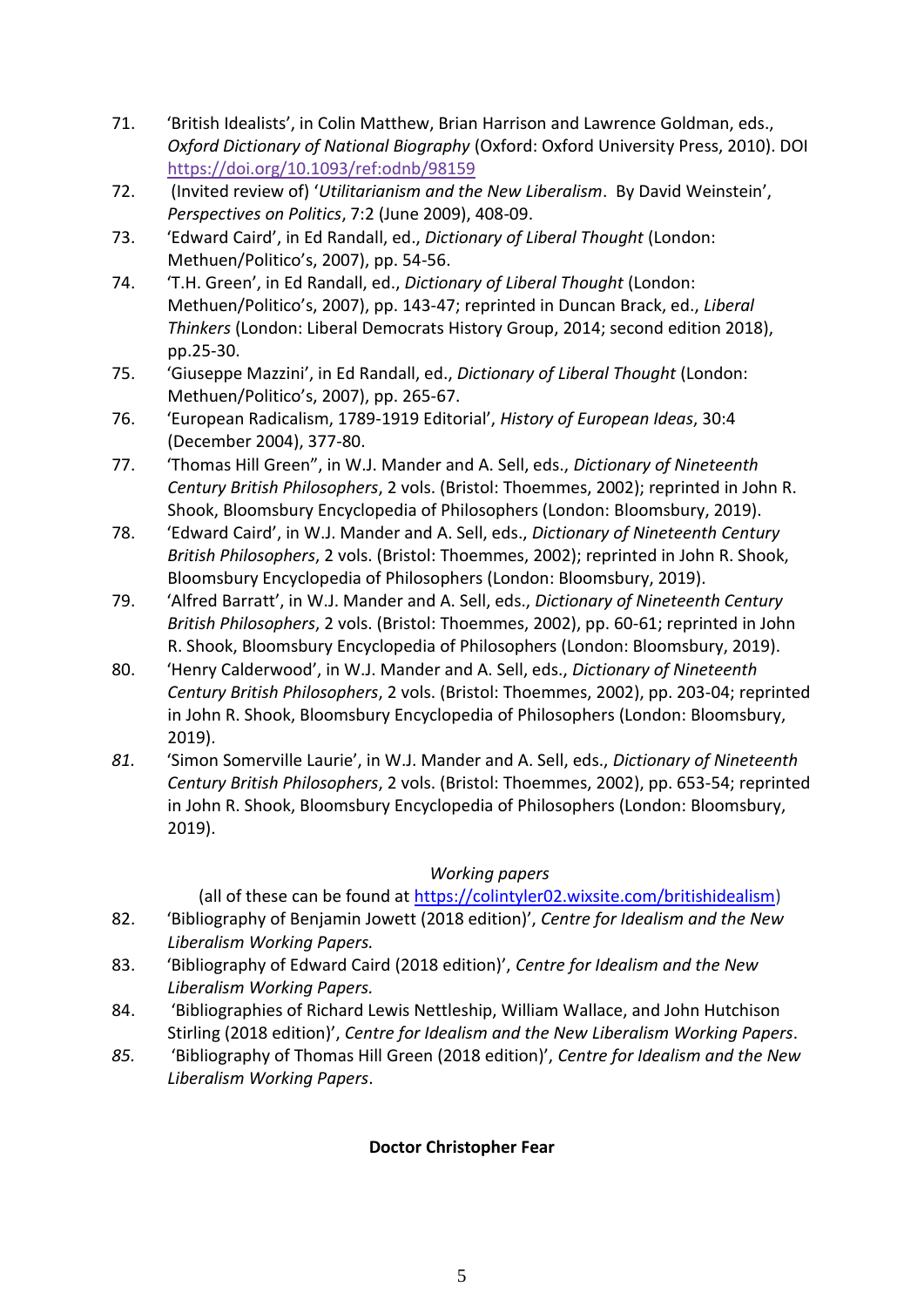### *Peer-reviewed articles*

- 1. "The 'Dialectical' Theory of Conservatism", *Journal of Political Ideologies*, 25:2 (2020), 197-211.
- 2. "R. G. Collingwood's Overlapping Ideas of History", *Journal of the Philosophy of History* (2020) (pub. online, 16<sup>th</sup> January 2020).
- 3. "Collingwood's *New Leviathan* and Classical Elite Theory", *History of European Ideas* 45:7 (2019), 1022-1049.
- 4. "'Was he right?': R. G. Collingwood's *Rapprochement* between Philosophy and History", *Journal of the Philosophy of History*, 11:3 (2017), 408-424.
- 5. "The Question-and-Answer Logic of Historical Context", *History of the Human Sciences*, 26: 3 (Jul 2013), 68-81.

### Book chapters

6. "R. G. Collingwood's logic of question and answer against the relativization of reason", in *Other Logics: Historical and Philosophical Alternatives to Formal Logic*, ed. Admir Skodo (Boston and Leiden: Brill, 2014), pp. 81–100.

### Review articles

- 7. Gary Browning, *A History of Modern Political Thought: The Question of Interpretation*. *Contemporary Political Theory* 18 (Sup. 1): 20 (2019), 20–23.
- 8. R. G. Collingwood, *An Autobiography and Other Writings: With Essays on Collingwood's Life and Work*, ed. David Boucher and Teresa Smith. *History of Political Thought* 36: 4 (2015), 801–4.
- 9. Rik Peters, *History as Thought and Action. The Philosophies of Croce, Gentile, de Ruggiero and Collingwood*. *Rethinking History* 18: 4 (2014), 620–5.

### Online articles

- 10. "'Down the rabbit hole': Political theory and political practice", *Prospect* blogs (1 Oct 2013).
- 11. "Teach history backwards", *Prospect* blogs (6 Jun 2013).

#### Working papers

- 12. "'Retribution' in British Idealist Theories of Punishment". Under review at *History of Political Thought*.
- 13. "The Language of Politics in a University: Michael Oakeshott's Continuing Challenge".

#### **Professor James Connelly**

#### *Monograph*

1. *Metaphysics, Method and Politics: The Political Philosophy of R.G. Collingwood.* Imprint Academic, 2003.

#### *Critical editions and collections*

2. *R. G. Collingwood: A Research Companion* (With P. Johnson and S. Leach) Bloomsbury, 2014.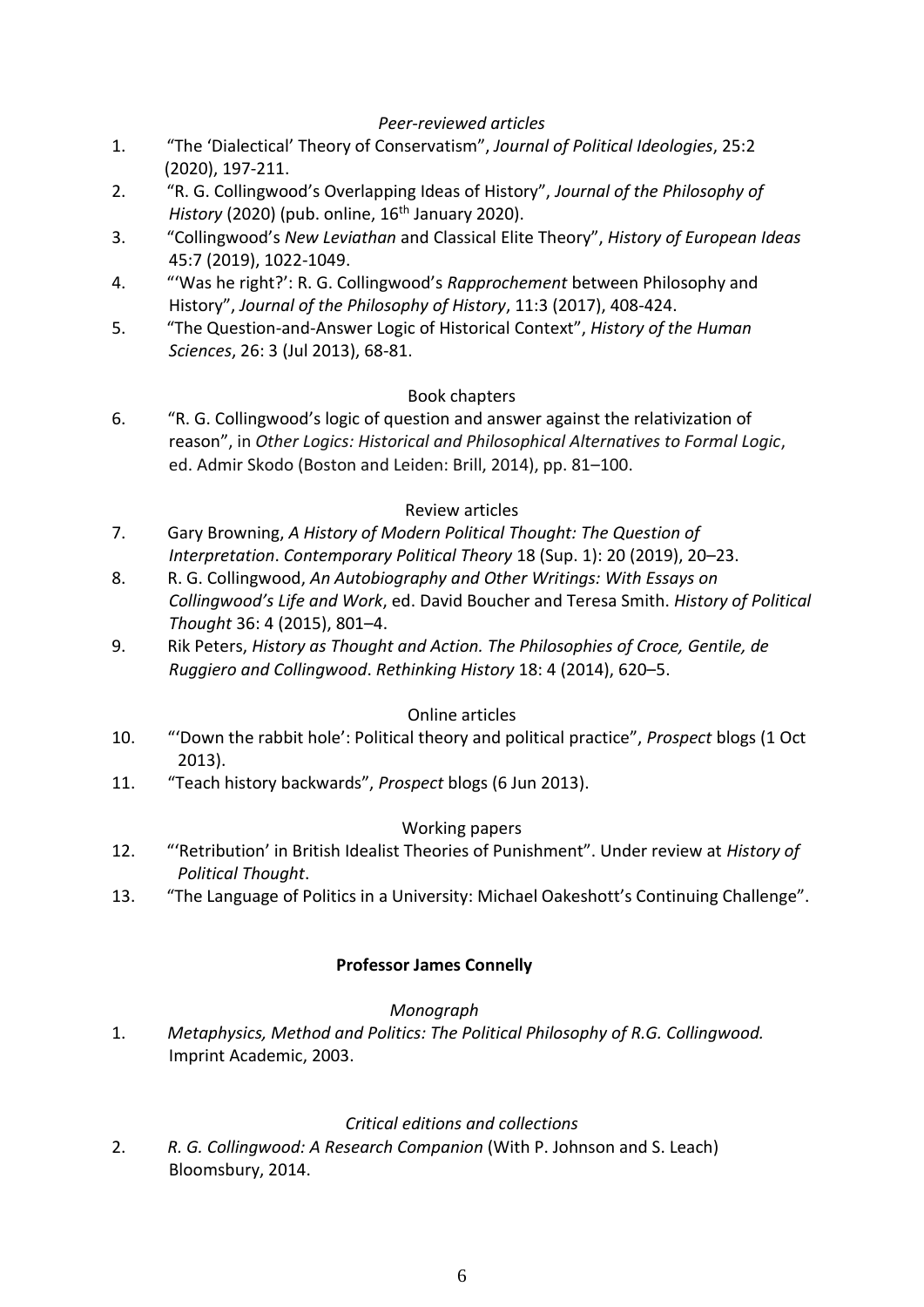- 3. *Anglo-American Idealism: Thinkers and Ideas* (ed. with S. Panagakou) Peter Lang, 2010.
- 4. *Philosophy, History and Civilization: Essays on R.G. Collingwood* (with Tariq Modood and David Boucher), University of Wales Press, 1995.
- 5. *British Idealism: Language, Aesthetics and Emotions*, ed. Colin Tyler and James Connelly (Abingdon: Routledge, 2019)
- 6. *An Essay on Philosophical Method* by R.G. Collingwood, second edition with additional material, edited and introduced by James Connelly and Giuseppina D'Oro. Oxford University Press, 2005. Paperback, 2008.

# *Editorships of special issues of journals*

- 7. 'Language, aesthetics and emotions in the work of the British idealists', special issue of *British Journal for the History of Philosophy* on 'British Idealism: Language, Aesthetics and Emotions', 26:4 (2018), 1-17. (With Colin Tyler)
- 8. Co-editor, *Collingwood and British Idealism Studies,* special issue on 'Knowledge Networks and British idealism' (with John Gibbins), 2018.
- 9. 'Collingwood and the Philosophy of History', *Journal of the Philosophy of History,* (with G. D'Oro), Vol. 11, No. 3, 2017.
- 10. 'Collingwood and Philosophical Methodology', *Collingwood and British Idealism Studies,* (with G. D'Oro), Vol. 22, No. 1. 2016
- 11. *Idealism, Economics and Society*, *International Journal of Social* Economics*,* vol. 37, no. 11, 2010.

# *Peer-reviewed articles*

- 1. 'Collingwood and the Presuppositions of History', *The World History Review*, 2019 (01), 136-150 [in Chinese]
- 2. 'Can Historians be Impartial', *New History*, 2019, Vol 23, 1-16 [in Chinese]
- 3. 'Guido de Ruggiero's relationship with British Idealism', *Collingwood and British Idealism Studies*, Vol. 26, 102, 2020, pp. 183-210.
- 4. 'The Composition of R.G. Collingwood's *New Leviathan*', *British Journal for the History of Philosophy*, online 2nd August 2018.) (With P. Johnson), vol. 27, no. 1, 114- 133, 2018.
- 5. 'On appropriate understanding: Collingwood, magic and metaphysics', *Quaderni di antropologia e scienze umane*", special issue on 'Philosophy and cultural anthropology: R. G. Collingwood', 4:2/5:1, October 2018, 13-27.
- 6. 'F.H. Bradley and secular and religious debates in the philosophy of history', *Philosophical Enquiries: Revue des philosophies anglophones* (http://philosophicalenquiries.com/)*,* Numéro sur l'idéalisme britannique, Horssérie, No 1 2018, pp.97-116.
- 7. 'A late Victorian family life: the typically untypical world of the Collingwoods of Lanehead, Coniston', in *Victorians Like Us: Domesticity and Worldliness*, *Open Cultural Studies*, 2017; 1: 559–570. https://doi.org/10.1515/culture-2017-0053
- 8. Prefatory note to Saul Kripke, 'History and Idealism: The Theory of R.G. Collingwood', *Collingwood and British Idealism Studies*, 2017 (with G. D'Oro) 23(1), 2017, pp.1-8.
- 9. 'Thinking in circles: The strata of R.G. Collingwood's intellectual life', *Collingwood and British Idealism Studies*, Vol 23, No. 2, 2018, pp. 171-97.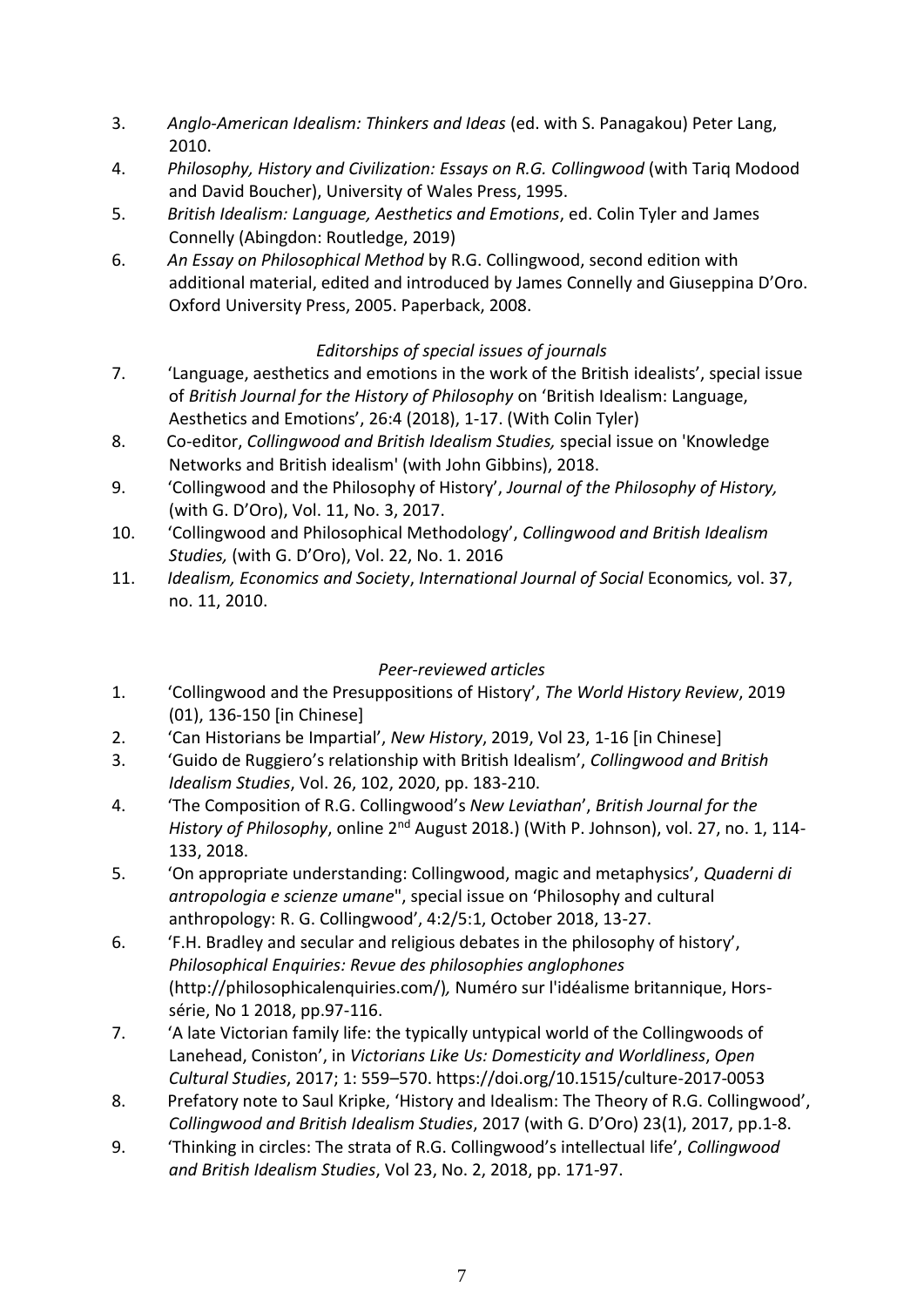- 10. 'Collingwood, Scientism and Historicism', introduction to special issue on Collingwood and the philosophy of History, (with G. D'Oro), *Journal of the Philosophy of History*, 2017, 11, 275-88.
- 11. Introduction to special issue on 'Collingwood and Philosophical Methodology' (with G. D'Oro), *Collingwood and British Idealism Studies,* Vol. 22, No. 1., 2016. pp. 1-14.
- 12. 'Reasoning through crisis: Crisis, Incommensurability and Belief', *Revue française de civilisation britannique*, 2016.<https://rfcb.revues.org/1069>
- 13. 'Italian Triangulations: R. G. Collingwood and his Italian Colleagues', review article on R. Peters, *History as Thought and Action: The Philosophies of Croce, Gentile, de Ruggiero and Collingwood*, *Journal of the Philosophy of History*, 10(2), 2016, 1-20.
- 14. 'T.M. Knox and the Study of Economic Activity', *International Journal of Social Economics*, issue on *Idealism, Economics and Society*, 37(11), pp. 880-93, 2010.
- 15. 'Green, Hobhouse and Contemporary Moral Philosophy', *Collingwood and British Idealism Studies*, vol. 15, no. 2, 2009, pp. 41-53.
- 16. 'Patrolling the Boundaries of Politics: Collingwood, Political Analysis and Political Action', *British Journal of Politics and International Relations*, Vol. 7, 2005, pp. 67-80.
- 17. 'The Political Philosophy of R.G. Collingwood', *British Journal of Politics and International Relations*, Vol. 7, 2005, pp. 110-113.
- 18. 'A Time for Progress?,' *History and Theory*, Vol. 43, October 2004, pp.410-22.
- 19. 'Sweet, Bosanquet and "the hindrance of hindrances"', *Collingwood and British Idealism Studies*, Vol. IX, 2002, pp.112-22.
- 20. 'From anthropology to metaphysics: Collingwood, culture and civilisation', *Ethnographic Studies*, No. 11, 'R.G. Collingwood, Ethnomethodology and Psychology', Autumn 2009. [http://www.socialsciences.manchester.ac.uk/disciplines/sociology/about/events/ethnography/journal/issue11/documents/co](http://www.socialsciences.manchester.ac.uk/disciplines/sociology/about/events/ethnography/journal/issue11/documents/connelly051009.pdf)

[nnelly051009.pdf](http://www.socialsciences.manchester.ac.uk/disciplines/sociology/about/events/ethnography/journal/issue11/documents/connelly051009.pdf)

- 21. 'What a Life: Collingwood's *Autobiography*', *The Philosophers' Magazine*, 44, 1st quarter, 2009, pp.76-80.
- 22. 'R.G. Collingwood, analytical philosophy and logical positivism', in *The Baltic International Yearbook of Cognition, Logic and Communication*, Vol. 4 (2008), *200 Years of Analytical Philosophy*. <http://thebalticyearbook.org/journals/baltic/issue/view/3>
- 23. 'The Hesitant Hegelian: Collingwood, Hegel and inter-war Oxford', *Hegel Society Bulletin*, 51/52, 2005, pp. 57-73.
- 24. 'Facing the Past: Benjamin's Antitheses'*, The European Legacy* (Journal of the *International Society for the Study of European Ideas*), 9(3), 2004, pp.317-329.
- 25. 'A reply to Krausz', *Collingwood and British Idealism Studies*, Vol. X, 2004, pp.103-5.
- 26. 'A Mistake in the Interpretation of Collingwood', *Collingwood and British Idealism Studies*, Vol. IX, 2002, pp.72-9.
- 27. 'Pot filosofi schimba lumea?', *Contrast: revista lunara de cultura*, Nr. 7-8-9, 2002, pp.33-4. (Romania).
- 28. 'Learning from the Past: Collingwood and the Idea of Organisational History', (with D. Blackman) *Reason in Practice: the Journal of Philosophy of Management*, 1(2), 2001, pp.43-54.
- 29. 'Doubtful Story or Heartbeat of the Absolute? Bosanquet, Bradley and History', *Bradley Studies*, Vol. 6, No. 1, 2000, pp.46-62.
- 30. 'R.G. Collingwood and the Idea of an Historical Psychology', (with Alan Costall), *Theory and Psychology*, 10 (2), 2000, pp.147-70.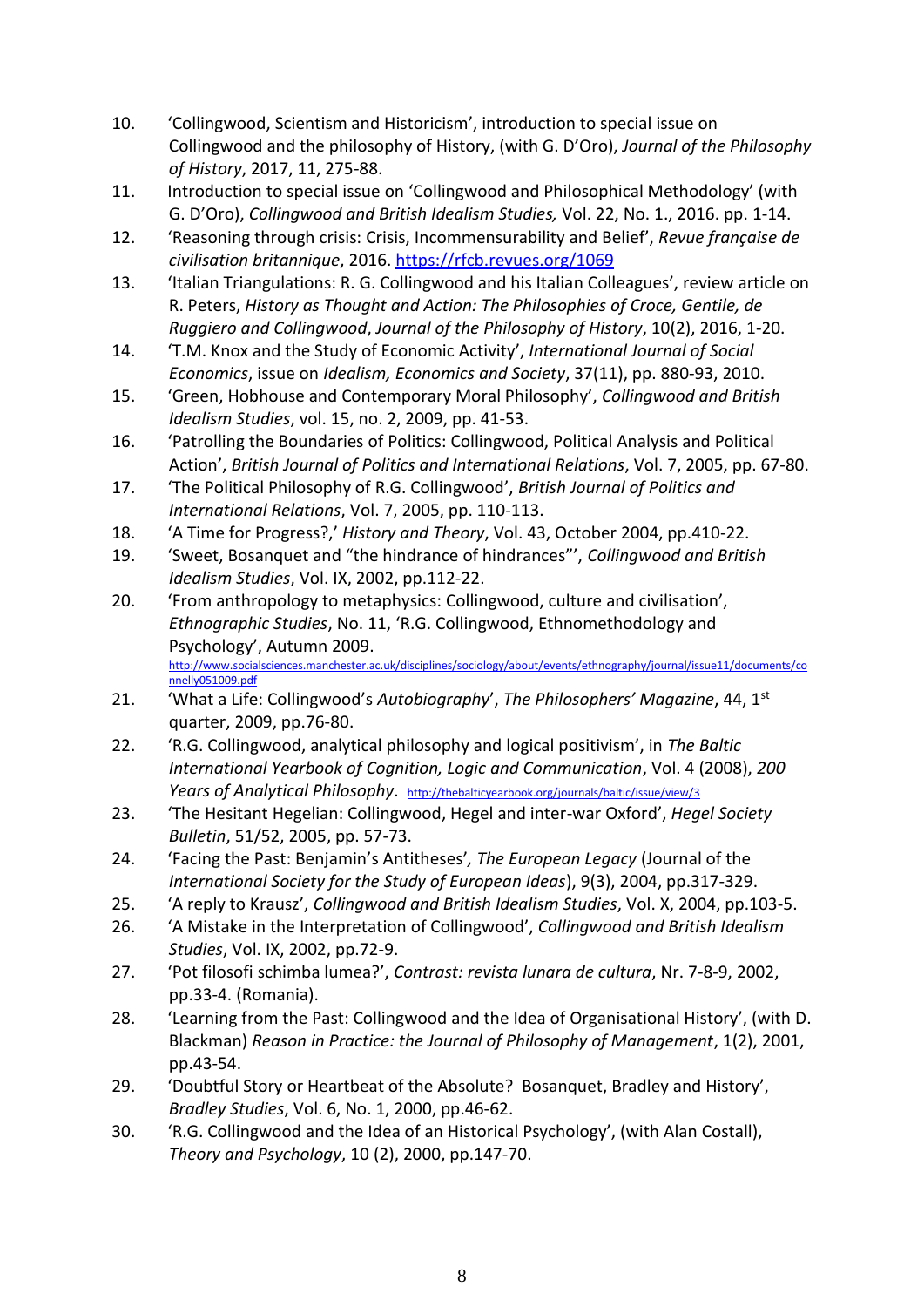- 31. 'Natural Science, History and Christianity: the Origins of Collingwood's Later Metaphysics', *Collingwood Studies*, Vol. IV, 1998, pp.101-132.
- 32. 'R.G. Collingwood and the Idea of an Historical Psychology', (with Alan Costall), in Man Cheung Chung, (ed), *Current Trends in History & Philosophy of Psychology*, Volume 2, British Psychological Society, 1998, pp.62-68.
- 33. 'Bradley, Collingwood and the "Other Metaphysics"', *Bradley Studies*, Vol. 3, No. 2, 1997, pp.89-110.
- 34. 'La Conquista della Civilizzazione: Osservazioni su Collingwood', *Atti dell' Accademia di Scienze Morali e Politiche*, Napoli. Vol. CIII, 1992, pp.47-65.
- 35. 'Metaphysics and Method: a Necessary Unity in the Philosophy of R.G. Collingwood'. *Storia, antropologia e scienze del linguaggio*, Anno V, fascicolo 1-2, 1990, pp.33-156.
- 36. 'Was R.G. Collingwood the Author of The Theory of History?', *History and Theory*, 1990, Beiheft 29, pp.14-20
- 37. 'On the Notion of an Ideal.' *The Gadfly: A Quarterly Review of English Letters*, Volume 7, No 1, February 1984, pp.33-53.

## *Book chapters*

- 38. [Forthcoming] '"Loving Spirits": The Idealism of J.M.E. McTaggart', in *Cambridge Idealism: A* History. Ed. Lukas M. Verburgt, Cambridge University Press, 2022
- 39. 'The Possibility of Progress: Civilisation and History in the Philosophy of R.G. Collingwood', in *Etica, Politica, Soria Universale*, ed. G. Rinaldi and G. Cerretani, Aracne, 2020, pp.283-304.
- 40. 'Becoming Real: the Metaphysics of Samuel Alexander and R.G. Collingwood', in *Samuel Alexander: In Celebration of the Centenary of* Space, Time and Deity, edited by Anthony Fisher, Palgrave Macmillan, May 2021
- 41. 'Idealism, with History in mind, *The Routledge Companion to History and Theory*  edited by Chiel van den Akker, Routledge, 2021
- 42. 'The Development of Collingwood's Metaphilosophical Views', in *Collingwood on Philosophical Methodology*, ed. K. Dharamsi, Josie D'Oro and S. Leach, Palgrave Macmillan, (*Philosophers in Depth* series), 2018., 35-75.
- 43. (with G. D'Oro), 'British Idealism', in John Shand (ed) *A Companion to 19th Century Philosophy*, Wiley-Blackwell, 2018., 365-88.
- 44. Foreword to E.E. Harris, *Oxford Writings*, *1931-33: Origins of an Idealist World View*, ed. J. O'Malley, Edwin Mellen, 2017.
- 45. 'Collingwoodian reflections on the biographical self', in W. Mander and S. Panagakou (eds), *British Idealism and the Concept of the Self*, Palgrave Macmillan 2016. 241-262
- 46. 'Collingwood, Gentile and the New Idealism in Britain' in B. Haddock and J. Wakefield (eds) *Thought Thinking: New Essays on the Philosophy of Giovanni Gentile*, *Collingwood and British Idealism Studies*, 2014, 205-34; book Imprint Academic, 2015.
- 47. 'Idealist social philosophy, character and environmental virtues', in T. Brooks (ed) *Ethical Citizenship: British Idealism and the Politics of Recognition*. Palgrave Macmillan 2014.
- 48. 'Collingwood: Philosophical Controversies', in D. Boucher and T. Smith (eds) R.G. Collingwood, *An Autobiography*, Oxford University Press, 2013., 399-425.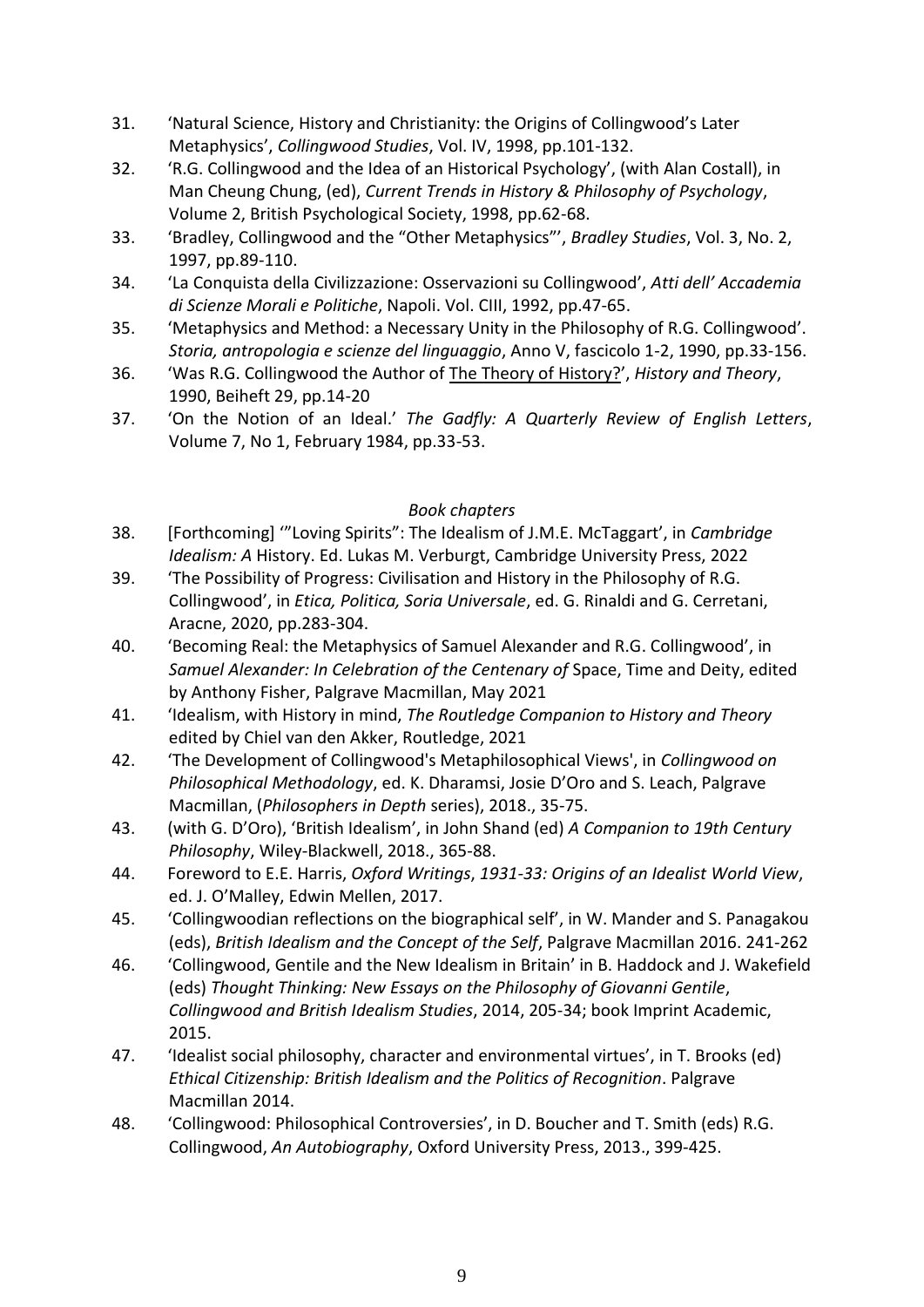- 49. 'Politics, Civility and Civilization: R.G. Collingwood and Michael Oakeshott', in E. Sembou (ed) *Political Theory: The State of the Discipline*, Cambridge Scholars, 2013.
- 50. 'The Virtues of Environmental Citizenship', in A. Dobson and D. Bell (eds), *Environmental Citizenship: Getting There From Here?* MIT Press, 2006. [0 262 02590 6/0 262 52446 5] Reprinted in *The Environmental Responsibility Reader*, edited by M. Reynolds, C. Blackmore and M.J. Smith, Zed Books, 2009, pp.66-75.
- 51. 'Bernard Bosanquet and Utilitarianism', *Encyclopedia of Utilitarianism*, edited J. Crimmins and D. Long, Bloomsbury 2013, pp.61-3.
- 52. 'F.H. Bradley and Utilitarianism', *Encyclopedia of Utilitarianism*, edited J. Crimmins and D. Long, Bloomsbury 2013, pp. 66-7.
- 53. 'Philosophising history: distinguishing history as a discipline', in *Edinburgh Critical History of Philosophy, Vol. 5, the Nineteenth Century*, ed. Alison Stone, Edinburgh University Press, 2011.
- 54. 'Strauss's Collingwood', in *The Legacy of Leo Strauss*, ed. Tony Burns and James Connelly, Imprint Academic, 2010.
- 55. 'Character, Duty and Historical Consciousness', in *British Idealism: Moral, Social and Political Philosophy* ed. W. Sweet. Imprint Academic 2009.
- 56. 'Collingwood and Whitehead', in *Handbook of Whiteheadian Process Thought*, Ontos Verlag, 2008.
- 57. 'A New Leviathan among the Idealists', in *Bosanquet and the Legacy of British Idealism*, ed. W. Sweet, University of Toronto Press, 2007.
- 58. 'R.G. Collingwood', *Stanford Encyclopedia of Philosophy* (2006, updated 2015, 2020) http://plato.stanford. edu/entries/collingwood/ (with G. Doro)
- 59. 'Historical Knowledge: a challenge to post-modern Scepticism', in *The Philosophy of History: A Collection of Talks given at the IHR*, *London*, 2000-2005, edited by Alexander MacFie, Palgrave, 2006.
- 60. 'History: A Thing of the Past?' in *The Philosophy of History: a re-examination*, ed. W. Sweet, Ashgate, 2004.
- 61. 'Taking Leave of History?', in *Approaching a New Millennium: Lessons from the Past - Prospects for the Future*. Proceedings of the 7th Conference of the International Society for the Study of European Ideas, 2001.
- 62. 'Art, Magic and Propaganda in *The Principles of Art*', *Contemporary Political Studies*, Vol. II, edited by J. Stanyer & G. Stoker, Nottingham: Political Studies Association, 1997, pp.850-61.
- 63. 'Art Thou the Man? Croce, Gentile or De Ruggiero.' in *Philosophy, History and Civilization: Essays on R.G. Collingwood.* Edited by James Connelly, Tariq Modood and David Boucher. University of Wales Press, 1995, pp. 92-114.

# *Introductions and editions*

- 64. Edited and Introduced, 'Existence-propositions and the ontological argument', by E.E. Harris, *Collingwood and British Idealism Studies*, Vol.19, no. 2, 2013, pp.253-61.
- 65. Additions and corrections to D. Taylor's Bibliography (3), *Collingwood and British Idealism Studies*, Vol. XIII, No.2, 2007, pp. 118-123.
- 66. 'Introductions *An Autobiography* to Germany and Romania'**,** *Collingwood and British Idealism Studies*, Vol. XIII, No. 1, 2007, pp.5-26